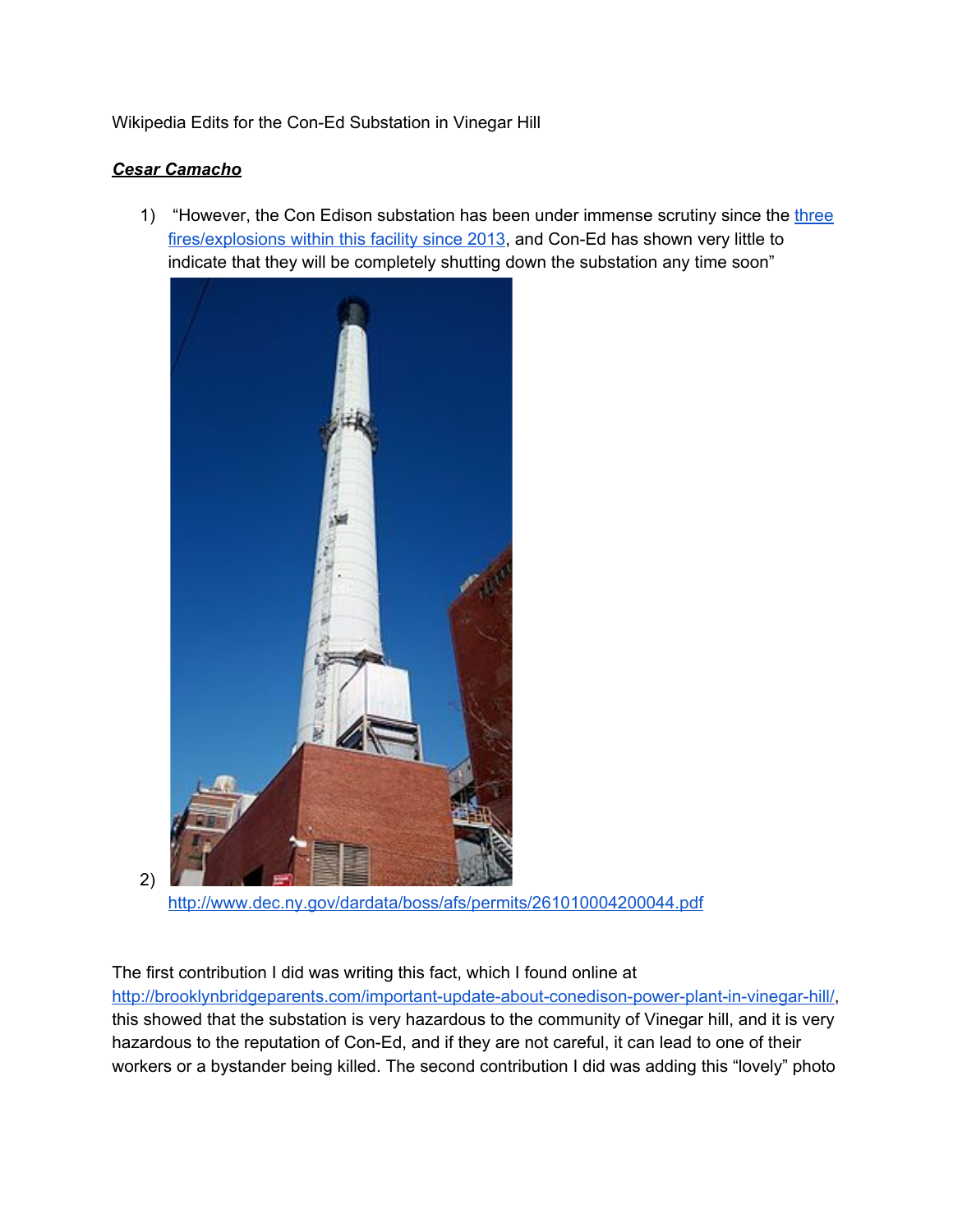of the last remaining smoke stack at the substation, and i linked part of its description to a permit I found explaining why the others were removed.

## *Inkary*

- 1) Vinegar Hill took a big hit in its 21st century when the construction for the Manhattan Bridge took a big effect, and its main areas within the area had to be destroyed. The Industrial growth caused the replacement of many houses by factories and warehouses. A vital moment was the construction of a large power plant on the East River waterfront in the 1920s by the Consolidated Edison Company. These major changes happen until 1961. The shutdown of the Navy Yard in 1966, ended up being a result of New York's shift from an industrial economy to a more service-oriented economy, it was a sign of decline and a clear demonstration of the lost relation with the waterfront. The people of Vinegar Hill had to move away to the suburbs or other areas following employment and African-Americans from the southern United States and Puerto Ricans [moved into the area](http://citeseerx.ist.psu.edu/viewdoc/download?doi=10.1.1.692.953&rep=rep1&type=pdf)
- 2) <http://citeseerx.ist.psu.edu/viewdoc/download?doi=10.1.1.692.953&rep=rep1&type=pdf>

My contributions is based on the downfall of Vinegar Hill in the 21st century. How it had a mass effect within the area, how the Industrial growth caused the replacement of many houses by factories and warehouses, how many citizens during that time needed to move away to the suburbs or other areas which will allow them employment. The second contribution is about the article which is based on The Vinegar Hill District Designation Report which gave me access to find some background history about the change of Vinegar Hill, and how it had some positive but yet negative spect to it, which affected its area.

## *Jeferson*



- 1)
- 2) The Substation is not very productive as of 2017 and there are many debates as to what the substation [should be.](https://www.dnainfo.com/new-york/20130610/dumbo/latest-con-ed-fire-adds-locals-growing-concerns-about-89-john-st-plant)

My first contribution shows how the one side of vinegar hill has been industrialized for quite some time now. It's stealing Vinegar Hill's potential of becoming an up and coming neighborhood. It also shows that the power plant isn't being used.My second contribution statement was backed by the information that i found on

[https://www.dnainfo.com/new-york/20130610/dumbo/latest-con-ed-fire-adds-locals-growing-concern](https://www.dnainfo.com/new-york/20130610/dumbo/latest-con-ed-fire-adds-locals-growing-concerns-about-89-john-st-plant) [s-about-89-john-st-plant](https://www.dnainfo.com/new-york/20130610/dumbo/latest-con-ed-fire-adds-locals-growing-concerns-about-89-john-st-plant)